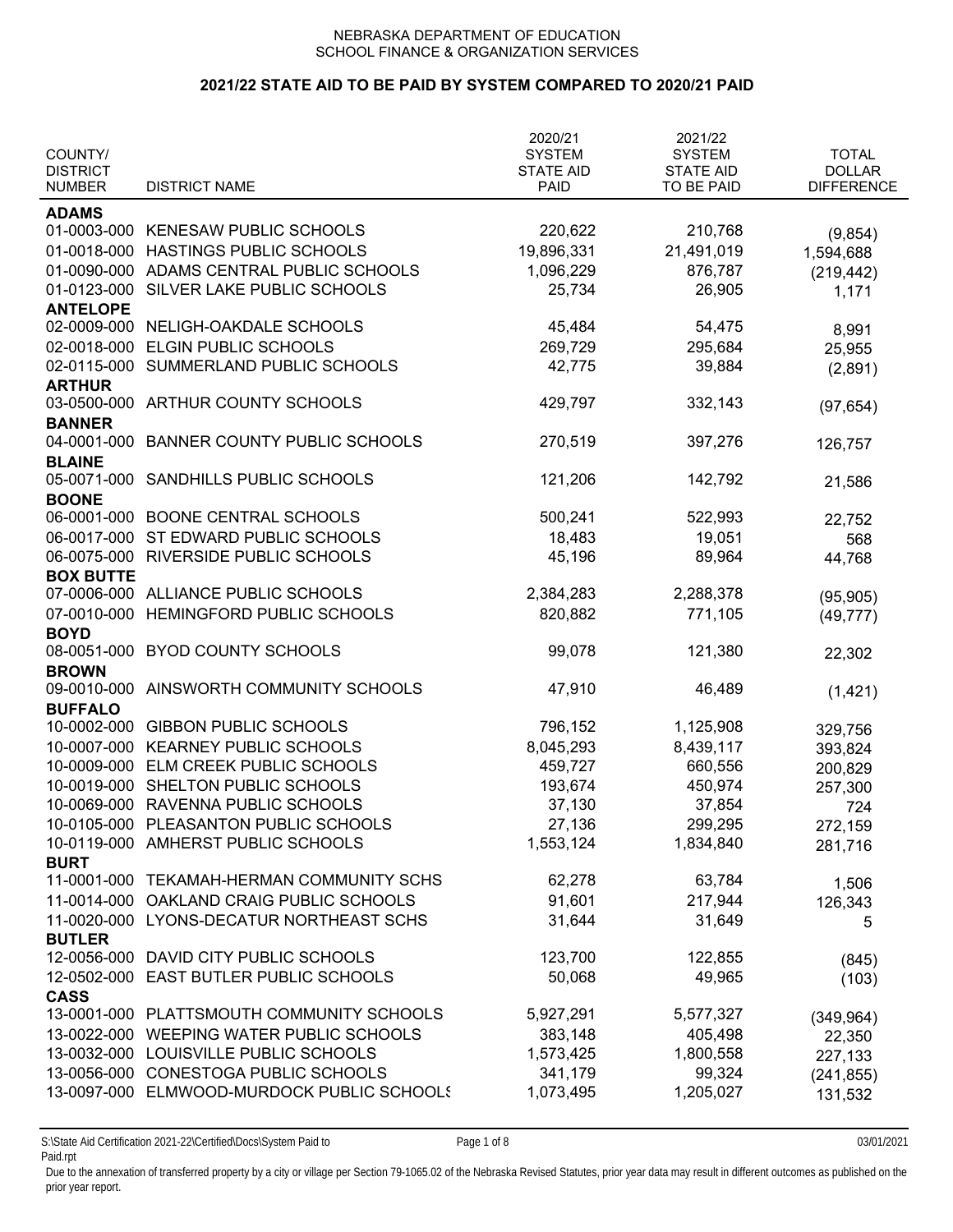# **2021/22 STATE AID TO BE PAID BY SYSTEM COMPARED TO 2020/21 PAID**

| COUNTY/<br><b>DISTRICT</b><br><b>NUMBER</b> | <b>DISTRICT NAME</b>                       | 2020/21<br><b>SYSTEM</b><br><b>STATE AID</b><br><b>PAID</b> | 2021/22<br><b>SYSTEM</b><br><b>STATE AID</b><br>TO BE PAID | <b>TOTAL</b><br><b>DOLLAR</b><br><b>DIFFERENCE</b> |
|---------------------------------------------|--------------------------------------------|-------------------------------------------------------------|------------------------------------------------------------|----------------------------------------------------|
|                                             |                                            |                                                             |                                                            |                                                    |
| <b>CEDAR</b>                                | 14-0008-000 HARTINGTON NEWCASTLE PUBLIC SC |                                                             |                                                            |                                                    |
|                                             |                                            | 81,462                                                      | 83,203                                                     | 1,741                                              |
|                                             | 14-0045-000 RANDOLPH PUBLIC SCHOOLS        | 32,145                                                      | 32,637                                                     | 492                                                |
|                                             | 14-0054-000 LAUREL-CONCORD-COLERIDGE SCHOO | 60,928                                                      | 66,354                                                     | 5,426                                              |
| 14-0101-000                                 | <b>WYNOT PUBLIC SCHOOLS</b>                | 1,334,214                                                   | 1,417,829                                                  | 83,615                                             |
| <b>CHASE</b>                                |                                            |                                                             |                                                            |                                                    |
| 15-0010-000                                 | <b>CHASE COUNTY SCHOOLS</b>                | 310,475                                                     | 230,607                                                    | (79, 868)                                          |
| 15-0536-000                                 | WAUNETA-PALISADE PUBLIC SCHS               | 48,139                                                      | 182,979                                                    | 134,840                                            |
| <b>CHERRY</b>                               |                                            |                                                             |                                                            |                                                    |
| 16-0006-000                                 | VALENTINE COMMUNITY SCHOOLS                | 76,604                                                      | 81,902                                                     | 5,298                                              |
| 16-0030-000                                 | CODY-KILGORE PUBLIC SCHS                   | 1,115,435                                                   | 1,237,192                                                  | 121,757                                            |
| <b>CHEYENNE</b>                             |                                            |                                                             |                                                            |                                                    |
| 17-0001-000                                 | SIDNEY PUBLIC SCHOOLS                      | 5,330,204                                                   | 5,431,004                                                  | 100,800                                            |
| 17-0003-000                                 | LEYTON PUBLIC SCHOOLS                      | 99,531                                                      | 27,731                                                     | (71, 800)                                          |
| 17-0009-000                                 | POTTER-DIX PUBLIC SCHOOLS                  | 517,255                                                     | 495,342                                                    | (21, 913)                                          |
| <b>CLAY</b>                                 |                                            |                                                             |                                                            |                                                    |
| 18-0002-000                                 | <b>SUTTON PUBLIC SCHOOLS</b>               | 199,148                                                     | 201,404                                                    | 2,256                                              |
|                                             | 18-0011-000 HARVARD PUBLIC SCHOOLS         | 286,432                                                     | 197,499                                                    | (88, 933)                                          |
| <b>COLFAX</b>                               |                                            |                                                             |                                                            |                                                    |
|                                             | 19-0039-000 LEIGH COMMUNITY SCHOOLS        | 242,846                                                     | 190,800                                                    | (52,046)                                           |
| 19-0058-000                                 | <b>CLARKSON PUBLIC SCHOOLS</b>             | 94,275                                                      | 120,334                                                    | 26,059                                             |
|                                             | 19-0070-000 HOWELLS-DODGE CONSOLIDATED SCH | 54,209                                                      | 54,375                                                     | 166                                                |
| 19-0123-000                                 | SCHUYLER COMMUNITY SCHOOLS                 | 4,119,434                                                   | 4,862,159                                                  | 742,725                                            |
| <b>CUMING</b>                               |                                            |                                                             |                                                            |                                                    |
|                                             | 20-0001-000 WEST POINT PUBLIC SCHOOLS      | 139,739                                                     | 135,988                                                    | (3,751)                                            |
| 20-0020-000                                 | BANCROFT-ROSALIE COMM SCHOOLS              | 611,532                                                     | 629,100                                                    | 17,568                                             |
| 20-0030-000                                 | WISNER-PILGER PUBLIC SCHOOLS               | 443,498                                                     | 398,501                                                    | (44, 997)                                          |
| <b>CUSTER</b>                               |                                            |                                                             |                                                            |                                                    |
|                                             | 21-0015-000 ANSELMO-MERNA PUBLIC SCHOOLS   | 468,680                                                     | 270,147                                                    | (198, 533)                                         |
| 21-0025-000                                 | <b>BROKEN BOW PUBLIC SCHOOLS</b>           | 99,689                                                      | 99,608                                                     | (81)                                               |
| 21-0044-000                                 | ANSLEY PUBLIC SCHOOLS                      | 16,103                                                      | 26,908                                                     | 10,805                                             |
| 21-0084-000                                 | SARGENT PUBLIC SCHOOLS                     | 35,757                                                      | 16,416                                                     | (19, 341)                                          |
|                                             | 21-0089-000 ARNOLD PUBLIC SCHOOLS          | 198,688                                                     | 142,255                                                    | (56, 433)                                          |
| 21-0180-000                                 | CALLAWAY PUBLIC SCHOOLS                    | 21,746                                                      | 23,597                                                     |                                                    |
| <b>DAKOTA</b>                               |                                            |                                                             |                                                            | 1,851                                              |
|                                             | 22-0011-000 SO SIOUX CITY COMMUNITY SCHS   | 28,921,917                                                  | 27,741,240                                                 |                                                    |
|                                             | 22-0031-000 HOMER COMMUNITY SCHOOLS        | 2,087,990                                                   | 1,981,878                                                  | (1, 180, 677)                                      |
| <b>DAWES</b>                                |                                            |                                                             |                                                            | (106, 112)                                         |
| 23-0002-000                                 | <b>CHADRON PUBLIC SCHOOLS</b>              | 4,219,785                                                   | 4,396,492                                                  |                                                    |
|                                             | 23-0071-000 CRAWFORD PUBLIC SCHOOLS        | 811,910                                                     | 699,934                                                    | 176,707                                            |
|                                             |                                            |                                                             |                                                            | (111, 976)                                         |
| <b>DAWSON</b>                               | 24-0001-000 LEXINGTON PUBLIC SCHOOLS       | 21,456,437                                                  | 21,258,586                                                 |                                                    |
|                                             |                                            |                                                             |                                                            | (197, 851)                                         |
|                                             | 24-0004-000 OVERTON PUBLIC SCHOOLS         | 675,374                                                     | 647,046                                                    | (28, 328)                                          |
|                                             | 24-0011-000 COZAD COMMUNITY SCHOOLS        | 1,906,001                                                   | 1,976,682                                                  | 70,681                                             |
|                                             | 24-0020-000 GOTHENBURG PUBLIC SCHOOLS      | 723,416                                                     | 823,400                                                    | 99,984                                             |
|                                             | 24-0101-000 SUMNER-EDDYVILLE-MILLER SCHS   | 210,472                                                     | 177,786                                                    | (32,686)                                           |
| <b>DEUEL</b>                                |                                            |                                                             |                                                            |                                                    |
|                                             | 25-0025-000 CREEK VALLEY SCHOOLS           | 30,620                                                      | 26,988                                                     | (3,632)                                            |

Paid.rpt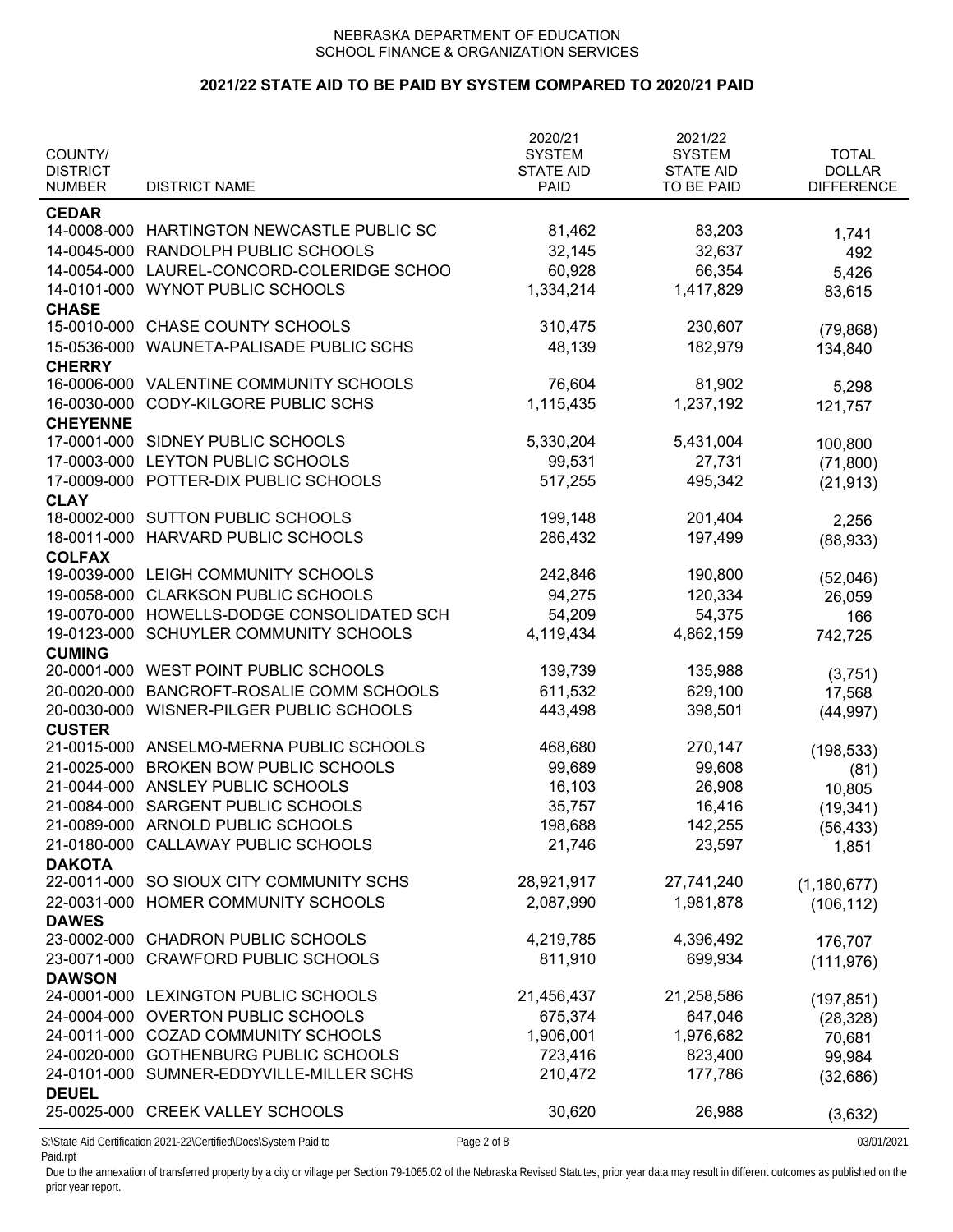### **2021/22 STATE AID TO BE PAID BY SYSTEM COMPARED TO 2020/21 PAID**

| COUNTY/<br><b>DISTRICT</b><br><b>NUMBER</b>                                     | <b>DISTRICT NAME</b>                       | 2020/21<br><b>SYSTEM</b><br><b>STATE AID</b><br><b>PAID</b> | 2021/22<br><b>SYSTEM</b><br><b>STATE AID</b><br>TO BE PAID | <b>TOTAL</b><br><b>DOLLAR</b><br><b>DIFFERENCE</b> |
|---------------------------------------------------------------------------------|--------------------------------------------|-------------------------------------------------------------|------------------------------------------------------------|----------------------------------------------------|
| <b>DEUEL</b>                                                                    |                                            |                                                             |                                                            |                                                    |
|                                                                                 | 25-0095-000 SOUTH PLATTE PUBLIC SCHOOLS    | 266,820                                                     | 402,190                                                    | 135,370                                            |
| <b>DIXON</b>                                                                    | 26-0001-000 PONCA PUBLIC SCHOOLS           | 1,972,858                                                   | 2,160,707                                                  |                                                    |
|                                                                                 | 26-0070-000 ALLEN CONSOLIDATED SCHOOLS     | 15,473                                                      | 15,950                                                     | 187,849<br>477                                     |
|                                                                                 | 26-0561-000 EMERSON-HUBBARD PUBLIC SCHOOLS | 29,219                                                      | 33,299                                                     |                                                    |
| <b>DODGE</b>                                                                    |                                            |                                                             |                                                            | 4,080                                              |
|                                                                                 | 27-0001-000 FREMONT PUBLIC SCHOOLS         | 17,243,566                                                  | 16, 117, 771                                               | (1, 125, 795)                                      |
| 27-0062-000                                                                     | SCRIBNER-SNYDER COMMUNITY SCHS             | 38,208                                                      | 38,550                                                     | 342                                                |
|                                                                                 | 27-0594-000 LOGAN VIEW PUBLIC SCHOOLS      | 698,211                                                     | 828,175                                                    | 129,964                                            |
| 27-0595-000                                                                     | NORTH BEND CENTRAL PUBLIC SCHS             | 819,414                                                     | 959,017                                                    | 139,603                                            |
| <b>DOUGLAS</b>                                                                  |                                            |                                                             |                                                            |                                                    |
| 28-0001-000                                                                     | <b>OMAHA PUBLIC SCHOOLS</b>                | 284,583,964                                                 | 268,285,988                                                | (16, 297, 976)                                     |
| 28-0010-000                                                                     | ELKHORN PUBLIC SCHOOLS                     | 19,360,351                                                  | 20,014,228                                                 | 653,877                                            |
|                                                                                 | 28-0015-000 DOUGLAS CO WEST COMMUNITY SCHS | 1,041,469                                                   | 1,369,983                                                  | 328,514                                            |
|                                                                                 | 28-0017-000 MILLARD PUBLIC SCHOOLS         | 76,555,091                                                  | 73,782,429                                                 | (2,772,662)                                        |
|                                                                                 | 28-0054-000 RALSTON PUBLIC SCHOOLS         | 11,060,850                                                  | 9,787,636                                                  | (1, 273, 214)                                      |
|                                                                                 | 28-0059-000 BENNINGTON PUBLIC SCHOOLS      | 14,626,690                                                  | 17,429,266                                                 | 2,802,576                                          |
|                                                                                 | 28-0066-000 WESTSIDE COMMUNITY SCHOOLS     | 19,714,291                                                  | 21,439,612                                                 | 1,725,321                                          |
| <b>DUNDY</b>                                                                    |                                            |                                                             |                                                            |                                                    |
| 29-0117-000                                                                     | DUNDY CO STRATTON PUBLIC SCHS              | 37,126                                                      | 39,149                                                     | 2,023                                              |
| <b>FILLMORE</b>                                                                 |                                            |                                                             |                                                            |                                                    |
| 30-0001-000                                                                     | EXETER-MILLIGAN PUBLIC SCHOOLS             | 39,243                                                      | 38,295                                                     | (948)                                              |
| 30-0025-000                                                                     | FILLMORE CENTRAL PUBLIC SCHS               | 83,295                                                      | 90,346                                                     | 7,051                                              |
|                                                                                 | 30-0054-000 SHICKLEY PUBLIC SCHOOLS        | 191,756                                                     | 229,814                                                    | 38,058                                             |
| <b>FRANKLIN</b>                                                                 |                                            |                                                             |                                                            |                                                    |
|                                                                                 | 31-0506-000 FRANKLIN PUBLIC SCHOOLS        | 118,871                                                     | 135,533                                                    | 16,662                                             |
| <b>FRONTIER</b>                                                                 |                                            |                                                             |                                                            |                                                    |
|                                                                                 | 32-0046-000 MAYWOOD PUBLIC SCHOOLS         | 191,890                                                     | 333,467                                                    | 141,577                                            |
| 32-0095-000                                                                     | EUSTIS-FARNAM PUBLIC SCHOOLS               | 24,378                                                      | 23,694                                                     | (684)                                              |
| 32-0125-000                                                                     | MEDICINE VALLEY PUBLIC SCHOOLS             | 768,693                                                     | 938,745                                                    | 170,052                                            |
| <b>FURNAS</b>                                                                   |                                            |                                                             |                                                            |                                                    |
|                                                                                 | 33-0018-000 ARAPAHOE PUBLIC SCHOOLS        | 191,158                                                     | 116,710                                                    | (74, 448)                                          |
|                                                                                 | 33-0021-000 CAMBRIDGE PUBLIC SCHOOLS       | 1,101,044                                                   | 1,048,353                                                  | (52, 691)                                          |
|                                                                                 | 33-0540-000 SOUTHERN VALLEY SCHOOLS        | 36,905                                                      | 37,752                                                     | 847                                                |
| <b>GAGE</b>                                                                     |                                            |                                                             |                                                            |                                                    |
|                                                                                 | 34-0001-000 SOUTHERN SCHOOL DIST 1         | 1,492,361                                                   | 1,512,116                                                  | 19,755                                             |
|                                                                                 | 34-0015-000 BEATRICE PUBLIC SCHOOLS        | 6,229,539                                                   | 6,023,980                                                  | (205, 559)                                         |
|                                                                                 | 34-0034-000 FREEMAN PUBLIC SCHOOLS         | 609,683                                                     | 782,173                                                    | 172,490                                            |
|                                                                                 | 34-0100-000 DILLER-ODELL PUBLIC SCHOOLS    | 166,090                                                     | 184,009                                                    | 17,919                                             |
| <b>GARDEN</b>                                                                   |                                            |                                                             |                                                            |                                                    |
| 35-0001-000                                                                     | <b>GARDEN COUNTY SCHOOLS</b>               | 42,837                                                      | 24,188                                                     | (18, 649)                                          |
| <b>GARFIELD</b>                                                                 |                                            |                                                             |                                                            |                                                    |
|                                                                                 | 36-0100-000 BURWELL PUBLIC SCHOOLS         | 178,657                                                     | 277,763                                                    | 99,106                                             |
| <b>GOSPER</b>                                                                   |                                            |                                                             |                                                            |                                                    |
|                                                                                 | 37-0030-000 ELWOOD PUBLIC SCHOOLS          | 39,349                                                      | 43,625                                                     | 4,276                                              |
| <b>GRANT</b>                                                                    | 38-0011-000 HYANNIS AREA SCHOOLS           | 58,476                                                      | 39,340                                                     | (19, 136)                                          |
| S:\State Aid Certification 2021-22\Certified\Docs\System Paid to<br>Page 3 of 8 |                                            |                                                             |                                                            | 03/01/2021                                         |

Paid.rpt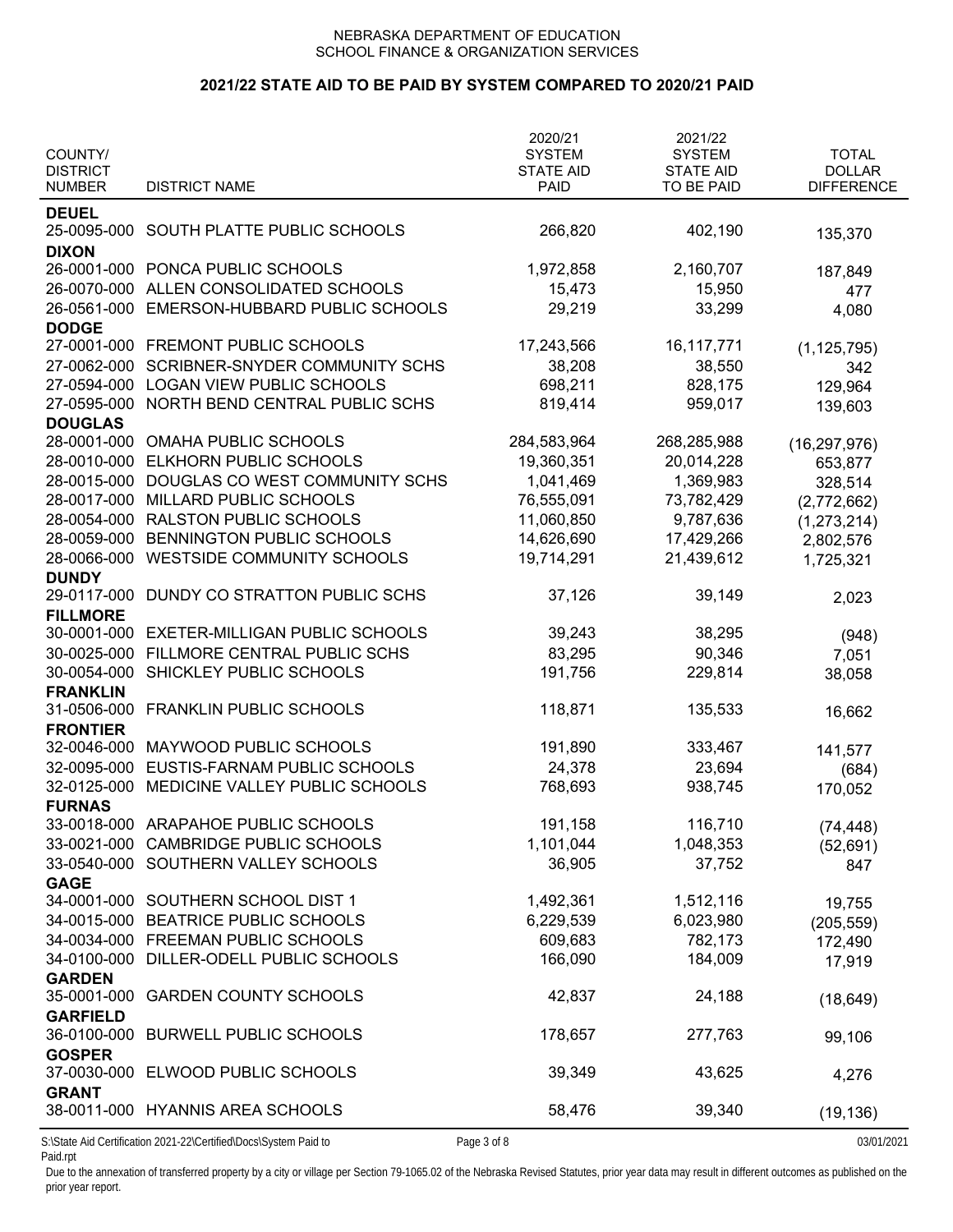### **2021/22 STATE AID TO BE PAID BY SYSTEM COMPARED TO 2020/21 PAID**

| COUNTY/<br><b>DISTRICT</b><br><b>NUMBER</b> | <b>DISTRICT NAME</b>                                                | 2020/21<br><b>SYSTEM</b><br><b>STATE AID</b><br><b>PAID</b> | 2021/22<br><b>SYSTEM</b><br><b>STATE AID</b><br>TO BE PAID | <b>TOTAL</b><br><b>DOLLAR</b><br><b>DIFFERENCE</b> |
|---------------------------------------------|---------------------------------------------------------------------|-------------------------------------------------------------|------------------------------------------------------------|----------------------------------------------------|
|                                             |                                                                     |                                                             |                                                            |                                                    |
| <b>GREELEY</b>                              | 39-0060-000 CENTRAL VALLEY PUBLIC SCHOOLS                           | 28,634                                                      | 28,819                                                     | 185                                                |
| <b>HALL</b><br>40-0002-000                  | <b>GRAND ISLAND PUBLIC SCHOOLS</b>                                  | 59,345,290                                                  | 57,059,078                                                 | (2,286,212)                                        |
| 40-0082-000                                 | NORTHWEST PUBLIC SCHOOLS                                            | 8,933,830                                                   | 8,280,702                                                  | (653, 128)                                         |
| 40-0083-000                                 | WOOD RIVER RURAL SCHOOLS                                            | 58,598                                                      | 58,436                                                     | (162)                                              |
| 40-0126-000                                 | DONIPHAN-TRUMBULL PUBLIC SCHS                                       | 82,728                                                      | 78,853                                                     | (3,875)                                            |
| <b>HAMILTON</b>                             |                                                                     |                                                             |                                                            |                                                    |
| 41-0002-000                                 | <b>GILTNER PUBLIC SCHOOLS</b>                                       | 766,340                                                     | 728,876                                                    | (37, 464)                                          |
| 41-0091-000                                 | HAMPTON PUBLIC SCHOOLS                                              | 407,918                                                     | 459,143                                                    | 51,225                                             |
| 41-0504-000                                 | AURORA PUBLIC SCHOOLS                                               | 195,249                                                     | 194,038                                                    | (1,211)                                            |
| <b>HARLAN</b>                               |                                                                     |                                                             |                                                            |                                                    |
| 42-0002-000                                 | <b>ALMA PUBLIC SCHOOLS</b>                                          | 1,415,261                                                   | 1,455,372                                                  | 40,111                                             |
| <b>HAYES</b>                                | 43-0079-000 HAYES CENTER PUBLIC SCHOOLS                             | 9,017                                                       | 8,285                                                      |                                                    |
| <b>HITCHCOCK</b>                            |                                                                     |                                                             |                                                            | (732)                                              |
| 44-0070-000                                 | HITCHCOCK CO SCH SYSTEM                                             | 27,258                                                      | 138,071                                                    | 110,813                                            |
| <b>HOLT</b>                                 |                                                                     |                                                             |                                                            |                                                    |
| 45-0007-000                                 | O'NEILL PUBLIC SCHOOLS                                              | 105,497                                                     | 99,795                                                     | (5,702)                                            |
|                                             | 45-0044-000 STUART PUBLIC SCHOOLS                                   | 1,045,836                                                   | 1,222,046                                                  | 176,210                                            |
|                                             | 45-0137-000 CHAMBERS PUBLIC SCHOOLS                                 | 120,833                                                     | 167,306                                                    | 46,473                                             |
|                                             | 45-0239-000 WEST HOLT PUBLIC SCHOOLS                                | 39,394                                                      | 42,801                                                     | 3,407                                              |
| <b>HOOKER</b>                               |                                                                     |                                                             |                                                            |                                                    |
| 46-0001-000                                 | MULLEN PUBLIC SCHOOLS                                               | 223,603                                                     | 286,963                                                    | 63,360                                             |
| <b>HOWARD</b>                               |                                                                     |                                                             |                                                            |                                                    |
|                                             | 47-0001-000 ST PAUL PUBLIC SCHOOLS<br><b>CENTURA PUBLIC SCHOOLS</b> | 1,677,935                                                   | 2,100,460                                                  | 422,525                                            |
| 47-0100-000                                 | 47-0103-000 ELBA PUBLIC SCHOOLS                                     | 288,973<br>836,430                                          | 255,670<br>953,732                                         | (33, 303)                                          |
| <b>JEFFERSON</b>                            |                                                                     |                                                             |                                                            | 117,302                                            |
|                                             | 48-0008-000 FAIRBURY PUBLIC SCHOOLS                                 | 104,413                                                     | 115,373                                                    | 10,960                                             |
| 48-0300-000                                 | TRI COUNTY PUBLIC SCHOOLS                                           | 468,205                                                     | 447,411                                                    | (20, 794)                                          |
| 48-0303-000                                 | MERIDIAN PUBLIC SCHOOLS                                             | 671,463                                                     | 694,024                                                    | 22,561                                             |
| <b>JOHNSON</b>                              |                                                                     |                                                             |                                                            |                                                    |
|                                             | 49-0033-000 STERLING PUBLIC SCHOOLS                                 | 23,338                                                      | 98,358                                                     | 75,020                                             |
| 49-0050-000                                 | JOHNSON CO CENTRAL PUBLIC SCHS                                      | 54,479                                                      | 57,595                                                     | 3,116                                              |
| <b>KEARNEY</b>                              |                                                                     |                                                             |                                                            |                                                    |
|                                             | 50-0001-000 WILCOX-HILDRETH PUBLIC SCHOOLS                          | 26,219                                                      | 27,220                                                     | 1,001                                              |
|                                             | 50-0501-000 AXTELL COMMUNITY SCHOOLS                                | 238,077                                                     | 334,369                                                    | 96,292                                             |
| 50-0503-000<br><b>KEITH</b>                 | MINDEN PUBLIC SCHOOLS                                               | 105,673                                                     | 112,224                                                    | 6,551                                              |
|                                             | 51-0001-000 OGALLALA PUBLIC SCHOOLS                                 | 127,447                                                     | 125,280                                                    | (2, 167)                                           |
|                                             | 51-0006-000 PAXTON CONSOLIDATED SCHOOLS                             | 647,147                                                     | 633,777                                                    | (13, 370)                                          |
| <b>KEYA PAHA</b>                            |                                                                     |                                                             |                                                            |                                                    |
|                                             | 52-0100-000 KEYA PAHA COUNTY SCHOOLS                                | 29,593                                                      | 10,686                                                     | (18,907)                                           |
| <b>KIMBALL</b>                              |                                                                     |                                                             |                                                            |                                                    |
|                                             | 53-0001-000 KIMBALL PUBLIC SCHOOLS                                  | 51,439                                                      | 49,797                                                     | (1,642)                                            |
| <b>KNOX</b>                                 | 54-0013-000 CREIGHTON COMMUNITY PUBLIC SCH                          | 65,540                                                      | 38,135                                                     | (27, 405)                                          |
|                                             | S:\State Aid Certification 2021-22\Certified\Docs\System Paid to    | Page 4 of 8                                                 |                                                            | 03/01/2021                                         |

Paid.rpt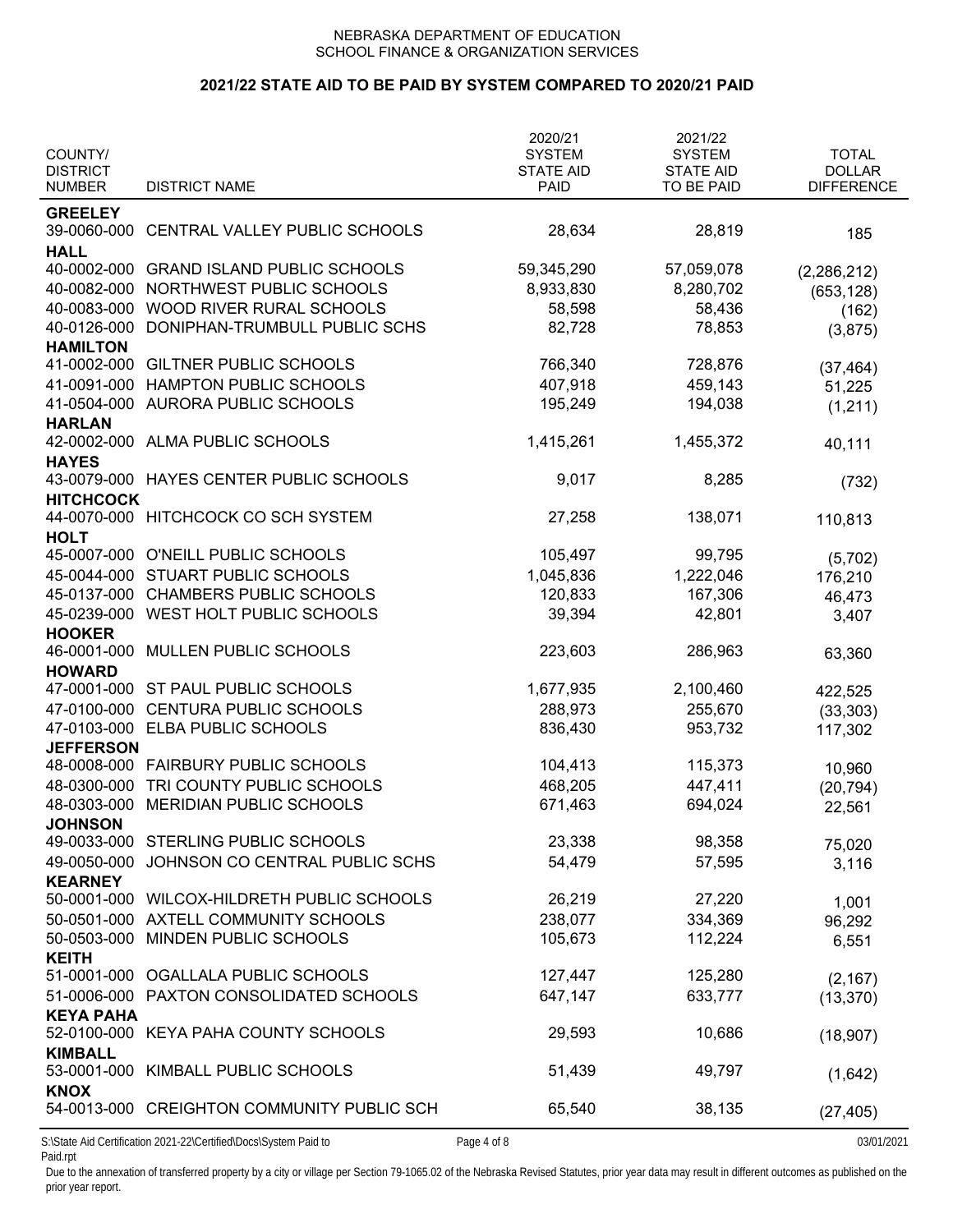### **2021/22 STATE AID TO BE PAID BY SYSTEM COMPARED TO 2020/21 PAID**

|                               |                                            | 2020/21          | 2021/22          |                   |
|-------------------------------|--------------------------------------------|------------------|------------------|-------------------|
| COUNTY/                       |                                            | <b>SYSTEM</b>    | <b>SYSTEM</b>    | <b>TOTAL</b>      |
| <b>DISTRICT</b>               |                                            | <b>STATE AID</b> | <b>STATE AID</b> | <b>DOLLAR</b>     |
| <b>NUMBER</b>                 | <b>DISTRICT NAME</b>                       | <b>PAID</b>      | TO BE PAID       | <b>DIFFERENCE</b> |
| <b>KNOX</b>                   |                                            |                  |                  |                   |
| 54-0096-000                   | <b>CROFTON COMMUNITY SCHOOLS</b>           | 316,479          | 423,277          | 106,798           |
| 54-0501-000                   | NIOBRARA PUBLIC SCHOOLS                    | 1,804,770        | 1,685,642        | (119, 128)        |
| 54-0505-000                   | SANTEE COMMUNITY SCHOOLS                   | 3,208,736        | 3,399,741        | 191,005           |
| 54-0576-000                   | <b>WAUSA PUBLIC SCHOOLS</b>                | 25,032           | 66,151           | 41,119            |
| 54-0583-000                   | <b>VERDIGRE PUBLIC SCHOOLS</b>             | 11,290           | 13,368           | 2,078             |
| 54-0586-000                   | BLOOMFIELD COMMUNITY SCHOOLS               | 38,094           | 37,563           | (531)             |
| <b>LANCASTER</b>              |                                            |                  |                  |                   |
| 55-0001-000                   | LINCOLN PUBLIC SCHOOLS                     | 112,828,624      | 116, 194, 344    | 3,365,720         |
| 55-0145-000                   | <b>WAVERLY SCHOOL DISTRICT 145</b>         | 381,949          | 315,238          | (66, 711)         |
| 55-0148-000                   | <b>MALCOLM PUBLIC SCHOOLS</b>              | 3,120,877        | 3,836,892        | 716,015           |
| 55-0160-000                   | NORRIS SCHOOL DIST 160                     | 5,177,476        | 4,227,823        | (949, 653)        |
| 55-0161-000                   | RAYMOND CENTRAL PUBLIC SCHOOLS             | 374,718          | 939,105          | 564,387           |
| <b>LINCOLN</b>                |                                            |                  |                  |                   |
| 56-0001-000                   | NORTH PLATTE PUBLIC SCHOOLS                | 9,477,434        | 9,885,536        | 408,102           |
| 56-0006-000                   | <b>BRADY PUBLIC SCHOOLS</b>                | 287,744          | 424,512          | 136,768           |
| 56-0007-000                   | MAXWELL PUBLIC SCHOOLS                     | 1,852,845        | 1,717,883        | (134, 962)        |
| 56-0037-000                   | HERSHEY PUBLIC SCHOOLS                     | 1,653,981        | 1,616,327        | (37, 654)         |
| 56-0055-000                   | SUTHERLAND PUBLIC SCHOOLS                  | 45,514           | 165,068          | 119,554           |
| 56-0565-000                   | <b>WALLACE PUBLIC SCH DIST 65 R</b>        | 253,456          | 250,389          | (3,067)           |
| <b>LOGAN</b>                  |                                            |                  |                  |                   |
| 57-0501-000                   | STAPLETON PUBLIC SCHOOLS                   | 451,978          | 441,578          | (10, 400)         |
| <b>LOUP</b>                   |                                            |                  |                  |                   |
| 58-0025-000                   | LOUP COUNTY PUBLIC SCHOOLS                 | 7,185            | 6,617            | (568)             |
| <b>MADISON</b>                |                                            |                  |                  |                   |
| 59-0001-000                   | <b>MADISON PUBLIC SCHOOLS</b>              | 73,268           | 72,940           | (328)             |
| 59-0002-000                   | NORFOLK PUBLIC SCHOOLS                     | 12,002,823       | 9,534,217        | (2,468,606)       |
| 59-0005-000                   | BATTLE CREEK PUBLIC SCHOOLS                | 759,335          | 886,491          | 127,156           |
| 59-0013-000                   | NEWMAN GROVE PUBLIC SCHOOLS                | 24,146           | 26,167           | 2,021             |
| 59-0080-000                   | ELKHORN VALLEY SCHOOLS                     | 122,796          | 54,994           | (67, 802)         |
| <b>MCPHERSON</b>              |                                            |                  |                  |                   |
|                               | 60-0090-000 MC PHERSON COUNTY SCHOOLS      | 5,061            | 5,462            | 401               |
| <b>MERRICK</b>                |                                            |                  |                  |                   |
| 61-0004-000                   | CENTRAL CITY PUBLIC SCHOOLS                | 92,511           | 94,475           | 1,964             |
| 61-0049-000                   | PALMER PUBLIC SCHOOLS                      | 1,295,638        | 1,417,873        | 122,235           |
| <b>MORRILL</b><br>62-0021-000 | <b>BAYARD PUBLIC SCHOOLS</b>               |                  |                  |                   |
|                               |                                            | 1,974,495        | 1,985,560        | 11,065            |
| 62-0063-000                   | <b>BRIDGEPORT PUBLIC SCHOOLS</b>           | 446,217          | 602,019          | 155,802           |
| <b>NANCE</b>                  | 63-0001-000 FULLERTON PUBLIC SCHOOLS       | 30,182           | 31,894           |                   |
|                               |                                            |                  |                  | 1,712             |
| 63-0030-000                   | TWIN RIVER PUBLIC SCHOOLS                  | 48,305           | 47,834           | (471)             |
| <b>NEMAHA</b><br>64-0023-000  | JOHNSON-BROCK PUBLIC SCHOOLS               | 902,627          | 894,929          |                   |
| 64-0029-000                   | <b>AUBURN PUBLIC SCHOOLS</b>               | 2,958,492        |                  | (7,698)           |
| <b>NUCKOLLS</b>               |                                            |                  | 3,954,136        | 995,644           |
|                               | 65-0011-000 SUPERIOR PUBLIC SCHOOLS        | 841,329          | 1,127,531        |                   |
|                               | 65-2005-000 SOUTH CENTRAL NEBRASKA UNIFIED | 85,711           | 90,162           | 286,202           |
|                               |                                            |                  |                  | 4,451             |

S:\State Aid Certification 2021-22\Certified\Docs\System Paid to Page 5 of 8 03/01/2021 Paid.rpt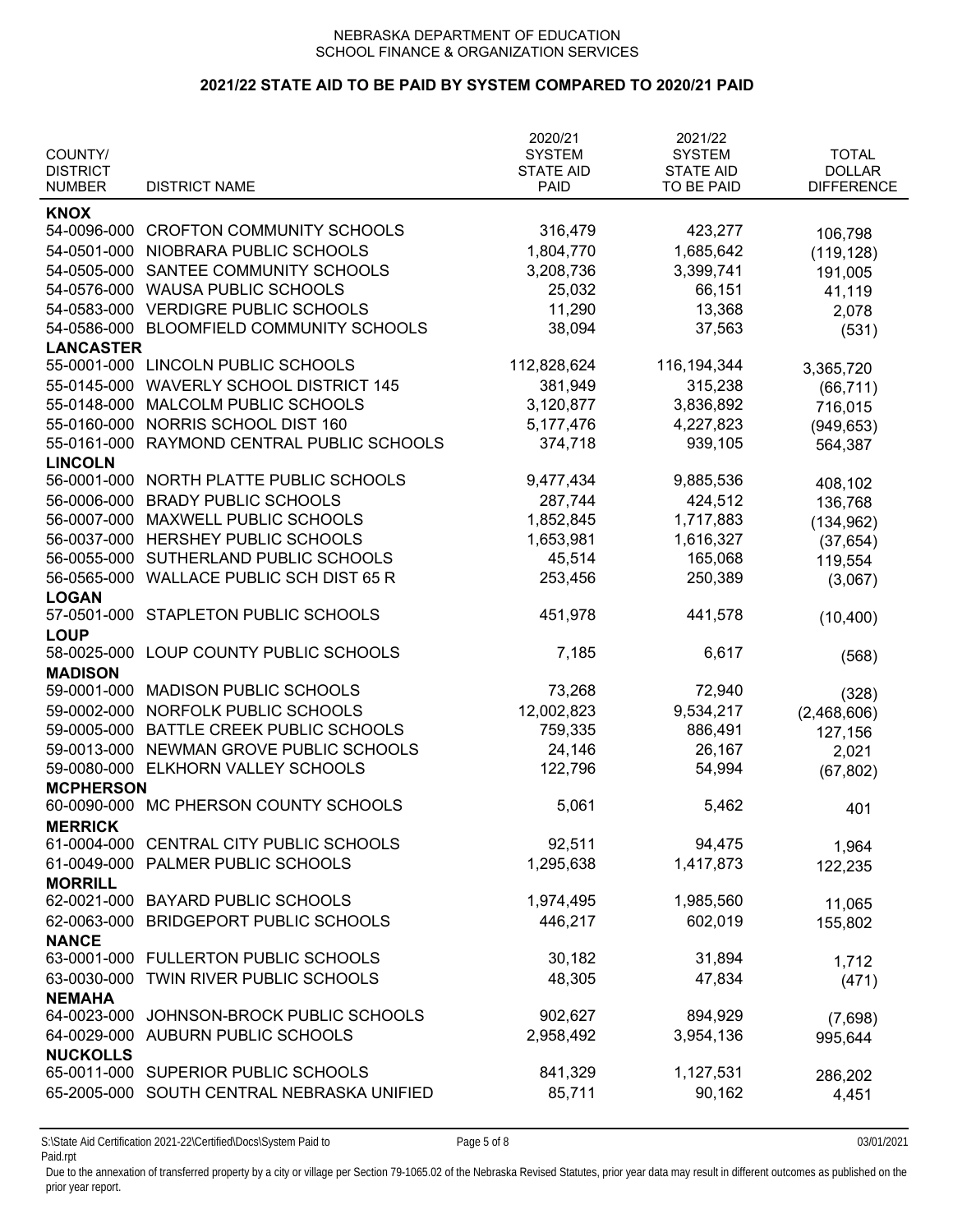# **2021/22 STATE AID TO BE PAID BY SYSTEM COMPARED TO 2020/21 PAID**

|                                  |                                           | 2020/21                         | 2021/22                        |                                    |
|----------------------------------|-------------------------------------------|---------------------------------|--------------------------------|------------------------------------|
| COUNTY/                          |                                           | <b>SYSTEM</b>                   | <b>SYSTEM</b>                  | <b>TOTAL</b>                       |
| <b>DISTRICT</b><br><b>NUMBER</b> | <b>DISTRICT NAME</b>                      | <b>STATE AID</b><br><b>PAID</b> | <b>STATE AID</b><br>TO BE PAID | <b>DOLLAR</b><br><b>DIFFERENCE</b> |
|                                  |                                           |                                 |                                |                                    |
| <b>OTOE</b>                      |                                           |                                 |                                |                                    |
| 66-0027-000                      | SYRACUSE-DUNBAR-AVOCA SCHOOLS             | 144,644                         | 107,511                        | (37, 133)                          |
| 66-0111-000                      | NEBRASKA CITY PUBLIC SCHOOLS              | 4,060,964                       | 4,578,299                      | 517,335                            |
| 66-0501-000                      | PALMYRA DISTRICT OR 1                     | 1,303,507                       | 1,194,748                      | (108, 759)                         |
| <b>PAWNEE</b>                    |                                           |                                 |                                |                                    |
| 67-0001-000                      | PAWNEE CITY PUBLIC SCHOOLS                | 1,134,616                       | 1,081,782                      | (52, 834)                          |
| 67-0069-000                      | LEWISTON CONSOLIDATED SCHOOLS             | 450,244                         | 417,168                        | (33,076)                           |
| <b>PERKINS</b>                   |                                           |                                 |                                |                                    |
| 68-0020-000                      | PERKINS COUNTY SCHOOLS                    | 61,010                          | 60,167                         | (843)                              |
| <b>PHELPS</b>                    |                                           |                                 |                                |                                    |
| 69-0044-000                      | HOLDREGE PUBLIC SCHOOLS                   | 173,280                         | 181,914                        | 8,634                              |
| 69-0054-000                      | BERTRAND PUBLIC SCHOOLS                   | 30,133                          | 28,377                         | (1,756)                            |
| 69-0055-000                      | LOOMIS PUBLIC SCHOOLS                     | 531,131                         | 629,708                        | 98,577                             |
| <b>PIERCE</b>                    | PIERCE PUBLIC SCHOOLS                     |                                 |                                |                                    |
| 70-0002-000                      |                                           | 259,546                         | 277,235                        | 17,689                             |
| 70-0005-000                      | PLAINVIEW PUBLIC SCHOOLS                  | 40,159                          | 36,676                         | (3, 483)                           |
| 70-0542-000                      | OSMOND COMMUNITY SCHOOLS                  | 142,934                         | 136,967                        | (5,967)                            |
| <b>PLATTE</b><br>71-0001-000     | <b>COLUMBUS PUBLIC SCHOOLS</b>            | 16,616,319                      |                                |                                    |
|                                  |                                           |                                 | 18,184,815                     | 1,568,496                          |
| 71-0005-000                      | <b>LAKEVIEW COMMUNITY SCHOOLS</b>         | 90,625                          | 245,570                        | 154,945                            |
| 71-0067-000                      | HUMPHREY PUBLIC SCHOOLS                   | 548,024                         | 622,642                        | 74,618                             |
| <b>POLK</b><br>72-0015-000       | <b>CROSS COUNTY COMMUNITY SCHOOLS</b>     | 212,012                         | 201,657                        |                                    |
| 72-0019-000                      | OSCEOLA PUBLIC SCHOOLS                    | 34,992                          |                                | (10, 355)                          |
| 72-0032-000                      | SHELBY - RISING CITY PUBLIC SC            |                                 | 36,810                         | 1,818                              |
|                                  |                                           | 645,898                         | 538,884                        | (107, 014)                         |
| 72-0075-000<br><b>RED WILLOW</b> | HIGH PLAINS COMMUNITY SCHOOLS             | 32,464                          | 34,109                         | 1,645                              |
| 73-0017-000                      | MC COOK PUBLIC SCHOOLS                    | 5,860,385                       | 6,067,532                      |                                    |
| 73-0179-000                      | SOUTHWEST PUBLIC SCHOOLS                  | 28,410                          | 38,329                         | 207,147                            |
| <b>RICHARDSON</b>                |                                           |                                 |                                | 9,919                              |
|                                  | 74-0056-000 FALLS CITY PUBLIC SCHOOLS     | 286,938                         | 370,694                        |                                    |
| 74-0070-000                      | <b>HUMBOLDT TABLE ROCK STEINAUER</b>      | 40,493                          | 39,250                         | 83,756                             |
| <b>ROCK</b>                      |                                           |                                 |                                | (1,243)                            |
| 75-0100-000                      | ROCK COUNTY PUBLIC SCHOOLS                | 229,993                         | 241,504                        | 11,511                             |
| <b>SALINE</b>                    |                                           |                                 |                                |                                    |
| 76-0002-000                      | <b>CRETE PUBLIC SCHOOLS</b>               | 9,829,870                       | 9,503,504                      | (326, 366)                         |
| 76-0044-000                      | DORCHESTER PUBLIC SCHOOL                  | 238,309                         | 383,158                        | 144,849                            |
| 76-0068-000                      | FRIEND PUBLIC SCHOOLS                     | 39,006                          | 39,782                         | 776                                |
| 76-0082-000                      | WILBER-CLATONIA PUBLIC SCHOOLS            | 547,033                         | 817,146                        | 270,113                            |
| <b>SARPY</b>                     |                                           |                                 |                                |                                    |
| 77-0001-000                      | BELLEVUE PUBLIC SCHOOLS                   | 50,539,568                      | 50,585,324                     | 45,756                             |
| 77-0027-000                      | PAPILLION-LA VISTA PUBLIC SCHS            | 36,798,351                      | 34,711,878                     | (2,086,473)                        |
| 77-0037-000                      | <b>GRETNA PUBLIC SCHOOLS</b>              | 20,729,975                      | 21,387,347                     | 657,372                            |
| 77-0046-000                      | SPRINGFIELD PLATTEVIEW COMMUNI            | 762,265                         | 1,126,914                      | 364,649                            |
| <b>SAUNDERS</b>                  |                                           |                                 |                                |                                    |
|                                  | 78-0001-000 ASHLAND-GREENWOOD PUBLIC SCHS | 1,123,900                       | 1,266,501                      | 142,601                            |
| 78-0009-000                      | YUTAN PUBLIC SCHOOLS                      | 2,318,041                       | 2,509,460                      | 191,419                            |
|                                  | 78-0039-000 WAHOO PUBLIC SCHOOLS          | 176,732                         | 194,801                        | 18,069                             |
|                                  |                                           |                                 |                                |                                    |

S:\State Aid Certification 2021-22\Certified\Docs\System Paid to Page 6 of 8 03/01/2021 Paid.rpt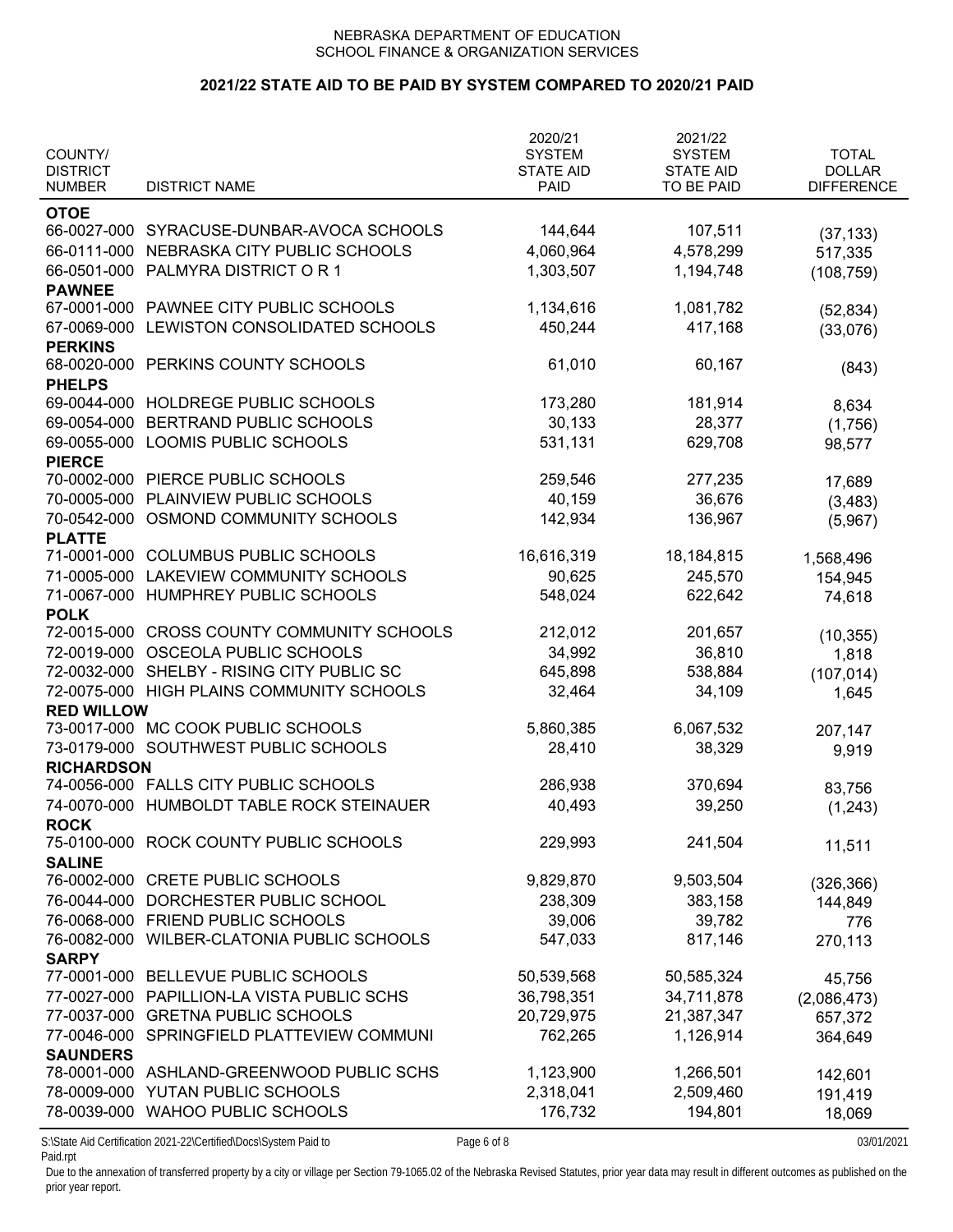## **2021/22 STATE AID TO BE PAID BY SYSTEM COMPARED TO 2020/21 PAID**

| COUNTY/<br><b>DISTRICT</b> |                                           | 2020/21<br><b>SYSTEM</b><br><b>STATE AID</b> | 2021/22<br><b>SYSTEM</b><br><b>STATE AID</b> | <b>TOTAL</b><br><b>DOLLAR</b> |
|----------------------------|-------------------------------------------|----------------------------------------------|----------------------------------------------|-------------------------------|
| <b>NUMBER</b>              | <b>DISTRICT NAME</b>                      | <b>PAID</b>                                  | TO BE PAID                                   | <b>DIFFERENCE</b>             |
| <b>SAUNDERS</b>            |                                           |                                              |                                              |                               |
| 78-0072-000                | <b>MEAD PUBLIC SCHOOLS</b>                | 518,069                                      | 519,462                                      | 1,393                         |
| 78-0107-000                | CEDAR BLUFFS PUBLIC SCHOOLS               | 3,356,823                                    | 3,233,001                                    | (123, 822)                    |
| <b>SCOTTS BLUFF</b>        |                                           |                                              |                                              |                               |
|                            | 79-0002-000 MINATARE PUBLIC SCHOOLS       | 2,733,106                                    | 2,937,260                                    | 204,154                       |
| 79-0011-000                | MORRILL PUBLIC SCHOOLS                    | 1,568,276                                    | 1,837,927                                    | 269,651                       |
|                            | 79-0016-000 GERING PUBLIC SCHOOLS         | 9,001,054                                    | 9,353,708                                    | 352,654                       |
|                            | 79-0031-000 MITCHELL PUBLIC SCHOOLS       | 4,549,012                                    | 4,531,369                                    | (17, 643)                     |
| 79-0032-000                | SCOTTSBLUFF PUBLIC SCHOOLS                | 16,807,931                                   | 16,778,827                                   | (29, 104)                     |
| <b>SEWARD</b>              |                                           |                                              |                                              |                               |
| 80-0005-000                | MILFORD PUBLIC SCHOOLS                    | 1,560,875                                    | 2,125,304                                    | 564,429                       |
| 80-0009-000                | SEWARD PUBLIC SCHOOLS                     | 293,213                                      | 270,316                                      | (22, 897)                     |
| 80-0567-000                | CENTENNIAL PUBLIC SCHOOLS                 | 73,396                                       | 77,262                                       | 3,866                         |
| <b>SHERIDAN</b>            |                                           |                                              |                                              |                               |
| 81-0003-000                | HAY SPRINGS PUBLIC SCHOOLS                | 1,439,531                                    | 1,655,775                                    | 216,244                       |
| 81-0010-000                | <b>GORDON-RUSHVILLE PUBLIC SCHS</b>       | 54,187                                       | 53,009                                       | (1, 178)                      |
| <b>SHERMAN</b>             |                                           |                                              |                                              |                               |
| 82-0001-000                | LOUP CITY PUBLIC SCHOOLS                  | 27,531                                       | 27,736                                       | 205                           |
| 82-0015-000                | LITCHFIELD PUBLIC SCHOOLS                 | 12,079                                       | 12,284                                       | 205                           |
| <b>SIOUX</b>               |                                           |                                              |                                              |                               |
| 83-0500-000                | SIOUX COUNTY PUBLIC SCHOOLS               | 10,273                                       | 8,665                                        | (1,608)                       |
| <b>STANTON</b>             |                                           |                                              |                                              |                               |
| 84-0003-000                | STANTON COMMUNITY SCHOOLS                 | 140,271                                      | 94,538                                       | (45, 733)                     |
| <b>THAYER</b>              |                                           |                                              |                                              |                               |
| 85-0060-000                | DESHLER PUBLIC SCHOOLS                    | 413,299                                      | 315,131                                      | (98, 168)                     |
| 85-0070-000                | THAYER CENTRAL COMMUNITY SCHS             | 51,366                                       | 52,087                                       | 721                           |
| 85-2001-000                | BRUNING-DAVENPORT UNIFIED SYS             | 37,866                                       | 35,446                                       | (2, 420)                      |
| <b>THOMAS</b>              |                                           |                                              |                                              |                               |
| 86-0001-000                | THEDFORD PUBLIC SCHOOLS                   | 198,177                                      | 196,071                                      | (2, 106)                      |
| <b>THURSTON</b>            |                                           |                                              |                                              |                               |
|                            | 87-0001-000 PENDER PUBLIC SCHOOLS         | 537,912                                      | 617,430                                      | 79,518                        |
|                            | 87-0013-000 WALTHILL PUBLIC SCHOOLS       | 3,473,163                                    | 3,660,724                                    | 187,561                       |
|                            | 87-0016-000 UMO N HO N NATION PUBLIC SCHS | 6,443,079                                    | 6,795,205                                    | 352,126                       |
|                            | 87-0017-000 WINNEBAGO PUBLIC SCHOOLS      | 6,384,854                                    | 6,785,888                                    | 401,034                       |
| <b>VALLEY</b>              |                                           |                                              |                                              |                               |
| 88-0005-000                | ORD PUBLIC SCHOOLS                        | 258,694                                      | 57,133                                       | (201, 561)                    |
|                            | 88-0021-000 ARCADIA PUBLIC SCHOOLS        | 984,132                                      | 1,060,826                                    | 76,694                        |
| <b>WASHINGTON</b>          |                                           |                                              |                                              |                               |
|                            | 89-0001-000 BLAIR COMMUNITY SCHOOLS       | 419,754                                      | 456,255                                      | 36,501                        |
|                            | 89-0003-000 FORT CALHOUN COMMUNITY SCHS   | 4,011,548                                    | 4,462,420                                    | 450,872                       |
| 89-0024-000                | ARLINGTON PUBLIC SCHOOLS                  | 817,362                                      | 896,810                                      | 79,448                        |
| <b>WAYNE</b>               |                                           |                                              |                                              |                               |
|                            | 90-0017-000 WAYNE COMMUNITY SCHOOLS       | 304,830                                      | 326,494                                      | 21,664                        |
| 90-0560-000                | <b>WAKEFIELD PUBLIC SCHOOLS</b>           | 1,534,615                                    | 1,786,492                                    | 251,877                       |
| 90-0595-000                | <b>WINSIDE PUBLIC SCHOOLS</b>             | 411,473                                      | 690,184                                      |                               |
| <b>WEBSTER</b>             |                                           |                                              |                                              | 278,711                       |
|                            | 91-0002-000 RED CLOUD COMMUNITY SCHOOLS   | 299,160                                      | 292,722                                      |                               |
|                            | 91-0074-000 BLUE HILL PUBLIC SCHOOLS      | 800,127                                      | 657,531                                      | (6, 438)                      |
|                            |                                           |                                              |                                              | (142, 596)                    |

S:\State Aid Certification 2021-22\Certified\Docs\System Paid to Page 7 of 8 03/01/2021 Paid.rpt